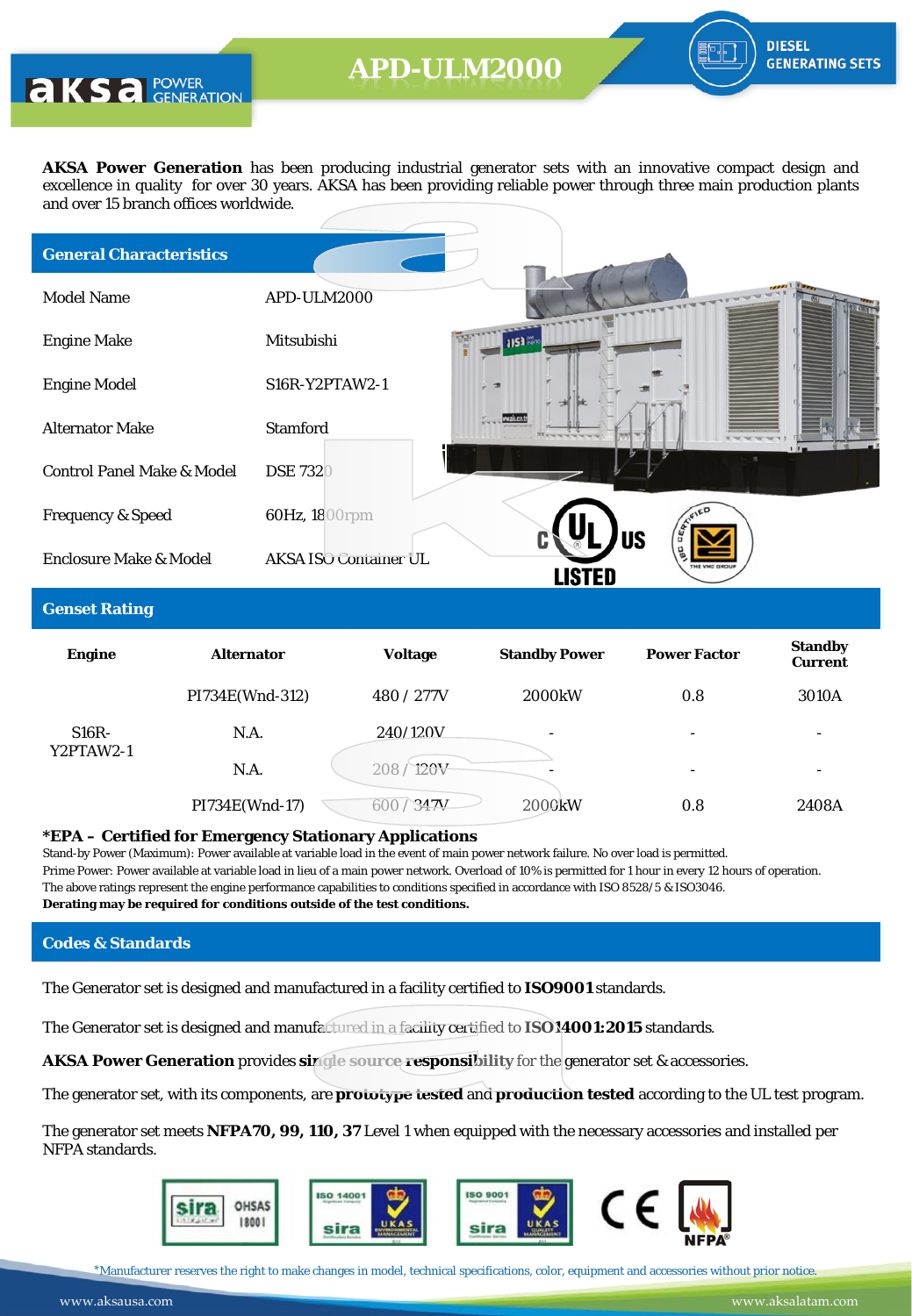

| <b>Engine Data</b>                                                 |                                   | <b>Electric System</b>                               |                              |
|--------------------------------------------------------------------|-----------------------------------|------------------------------------------------------|------------------------------|
| Manufacturer                                                       | Mitsubishi                        | <b>Battery Charge Alternator</b>                     | 24V / 30Ah                   |
| Model                                                              | S16R-Y2PTAW2-1                    | <b>Starting Motor Capacity</b>                       | 7.5 kW x 2                   |
| Displacement & Cylinders                                           | <b>65.37 L X16 Cylinders</b>      | Battery Oty, Rating, CCA                             | 4 x 200Ah, 1150CCA           |
| <b>Engine Speed</b>                                                | 1800rpm                           |                                                      |                              |
| Engine Standby Power wo/Fan                                        | 2180 kW                           | <b>Cooling System</b>                                |                              |
| Engine Prime Power wo/Fan                                          | 1982 kW                           | <b>Radiator Cooling System Type</b>                  | <b>Closed Circuit</b>        |
| Aspiration                                                         | Turbo-charged, InterCooler        | <b>Radiator Ambient Temp</b>                         | $>50\degree C$               |
| <b>Compression Ratio</b>                                           | 14:1                              | <b>Coolant Capacity, Engine Only</b>                 | 44.9 gal                     |
| Bore / Stroke                                                      | $170 \text{ mm} / 180 \text{ mm}$ | (Jacket & Air Cooler)<br>Max Coolant Temp at Engine  | 208 °F                       |
| <b>Break Mean Effective Pressure</b>                               | 323 psi                           | Outlet                                               |                              |
| <b>Mean Piston Speed</b>                                           | $10.8 \,\mathrm{m/s}$             | Thermostat, Start-Fully Open                         | 160 – 185 °F                 |
| <b>Allowable Fan Loss Power</b>                                    | 50 kW                             | <b>Exhaust System</b>                                |                              |
| <b>Max Regenerative Power</b><br><b>Absorption Capacity wo Fan</b> | 192 kW                            | <b>Exhaust Outlet Size</b>                           | 202 mm                       |
| <b>Steady State Speed Stability</b>                                | $\pm 0.25$ %                      | <b>Max Allowable Back Pressure</b>                   | 600 mmH2O                    |
| <b>Max Over Speed Capacity</b>                                     | 2100 rpm                          |                                                      |                              |
| Wet Weight - Engine Only                                           | 15060 lb                          | <b>Exhaust Gas Flow</b>                              | $544 \text{ m}^3/\text{min}$ |
| <b>Fuel System</b>                                                 |                                   | <b>Air Intake System</b>                             |                              |
|                                                                    |                                   |                                                      |                              |
| <b>Fuel Injector</b>                                               | Mitsubishi PS8 Type x 2           | <b>Intake Air Flow</b>                               | $206 \text{ m}^3/\text{min}$ |
| Max Suction of Feed Pump                                           | 75 mmHg                           | <b>Max Intake Air Restriction</b><br>(Clean Element) | 400 mmH2O                    |
| Max Static Head of Return &<br><b>Leak Pipe</b>                    | 150 mmHg                          | Air Filter Type                                      | Dry Paper Element            |
|                                                                    |                                   |                                                      |                              |
| <b>Fuel Consumption</b>                                            |                                   | <b>Lubrication System</b>                            |                              |
| Standby Power (110%)                                               | 160.0 gal/h                       | Total System Capacity                                | 60.8 gal                     |
| Prime Power (100%)                                                 | 141.0 gal/h                       | Sump Capacity Max / Min                              | 53 gal / 37 gal              |
| Prime Power (75%)                                                  | 106.2 gal/h                       | Max Oil Temp                                         | 230 °F                       |
| Prime Power (50%)                                                  | 71.4 gal/h                        | Oil Pressure at Rated Speed                          | $71 - 93$ psi                |
| Prime Power (25%)                                                  | $40.5$ gal/h                      |                                                      |                              |

\*Manufacturer reserves the right to make changes in model, technical specifications, color, equipment and accessories without prior notice.

**AKSA POWER**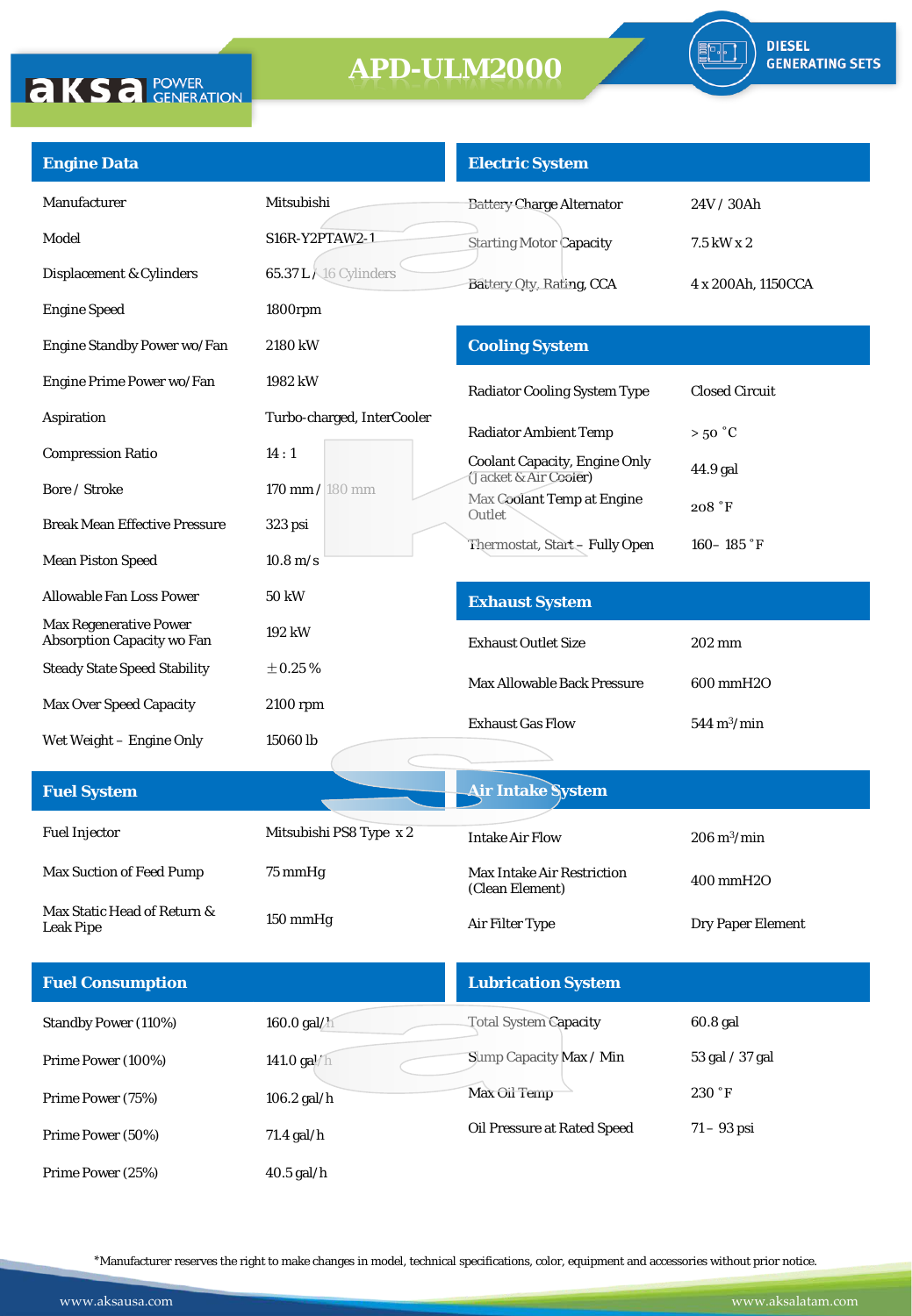

| <b>Alternator Data</b>                              |                                      | <b>Controller Data</b>                                     |                            |
|-----------------------------------------------------|--------------------------------------|------------------------------------------------------------|----------------------------|
| Manufacturer                                        | <b>Stamford</b>                      | <b>Manufacturer</b>                                        | <b>DSE</b>                 |
| <b>Standards</b>                                    | <b>BS EN 60034</b>                   | Model                                                      | 7320                       |
| <b>Control System</b>                               | <b>PMG</b>                           | Type                                                       | Auto Mains Failure Control |
| A.V.R.                                              | MX321                                |                                                            |                            |
| <b>Voltage Regulation</b>                           | $\pm$ 0.5%                           | <b>Controller Features &amp; Benefits</b>                  |                            |
| <b>Insulation System</b>                            | Class H                              | Microprocessor controlled                                  |                            |
| Protection                                          | IP23                                 | License free PC Software                                   |                            |
| <b>Rated Power Factor</b>                           | 0.8                                  | IP65 rating offers increased resistance to water ingress   |                            |
| <b>Stator Winding</b>                               | <b>Double Laver Concentric</b>       | Modules can be integrated to building management systems   |                            |
| <b>Winding Pitch</b>                                | Two Thirds                           | Real time clock provides accurate event log                |                            |
| <b>Winding Leads</b>                                | 12                                   | Four line back-lit LCD text display                        |                            |
| Telephone Interference                              | THF $< 2 \%$                         | Five key menu navigation                                   |                            |
| <b>Waveform Distortion</b>                          | No Load < 1.5 $%$                    | Front panel editing with PIN protection                    |                            |
| Maximum Over speed                                  | 2250 rev/min                         | Support up to three remote display modules                 |                            |
|                                                     |                                      | Configurable timers and alarms                             |                            |
| <b>Battery Charger &amp; Electrical System Data</b> |                                      | Multiple date and timer scheduler                          |                            |
| Manufacturer                                        | ComAp                                | Integral PLC editor                                        |                            |
| Model                                               | InteliCharger                        | 'Protections disabled' feature                             |                            |
| <b>Input Voltage</b>                                | $85\textrm{V} \sim 264\textrm{V}$ AC | kW & kVAr protection                                       |                            |
| Output Voltage / Current                            | 27.2V Float / 2.5A pk                | Reverse power (kW & kVAr) protection                       |                            |
| <b>Jacket Water Heater Data</b>                     |                                      | Power monitoring (kWh, kVAr, kVAh, kVArh)                  |                            |
| Manufacturer                                        | Hotstart                             | Load switching (load shedding and dummy load outputs)      |                            |
| Model                                               | CSM10902-000                         | Unbalanced load protection                                 |                            |
| <b>Input Voltage</b>                                | <b>240V</b>                          | <b>Independent Earth Fault trip</b>                        |                            |
| Power                                               | 9000W                                | Fully configurable via DSE Configuration Suite PC Software |                            |
|                                                     |                                      | SCADA monitoring via DSE Configuration Suite PC Software   |                            |

\*Manufacturer reserves the right to make changes in model, technical specifications, color, equipment and accessories without prior notice.

**AKSA POWER**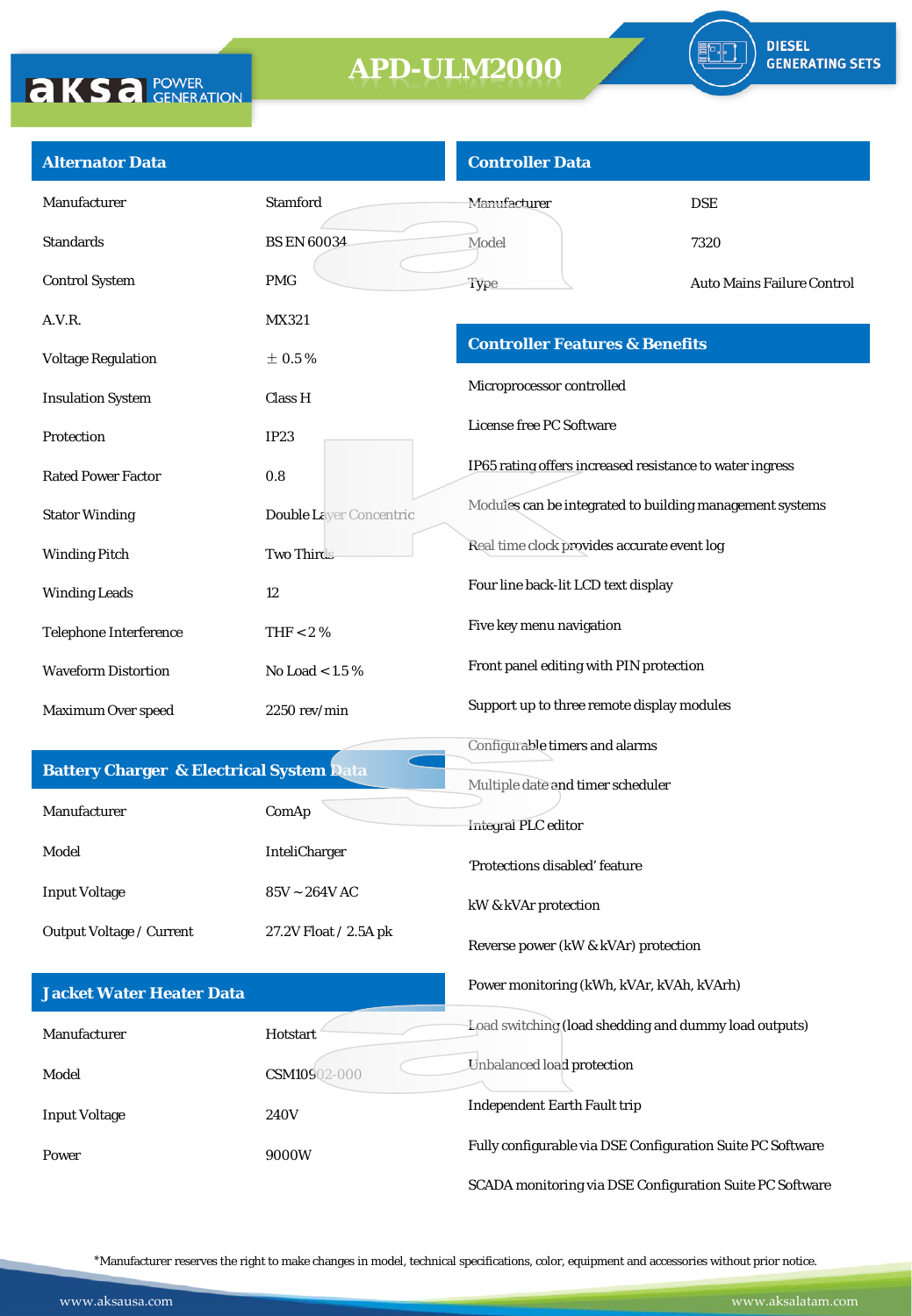### **Enclosure Features**

**AKSA POWER** 

- $\checkmark$  Heavy Duty Steel ISO Container
- $\checkmark$  E-Stop on Enclosure
- $\checkmark$  Control Panel Eliminated from Engine Vibrations
- $\checkmark$  Standard Sound Attenuation Foam
- $\checkmark$  Stainless Steel Locks & Hinges

### **Enclosure Features**

 $\overline{\mathsf{C}}$  Externally Mounted Exhaust System with Rain Cap

Sound Absorb Louvers

- Container Lifting Hooks
- $\checkmark$  Oil & Coolant Drain Ports
- $\checkmark$  Easy Access for Maintenance



| <b>Enclosed Gen-Set Dimensions - ISO Container</b> |                              | Air outlet                              |
|----------------------------------------------------|------------------------------|-----------------------------------------|
| Length                                             | 480 in                       | -Critical Silencer                      |
| Width                                              | 96 in                        |                                         |
| Height                                             | 181 in (114 in w/o silencer) | Engine<br>Radiator<br><b>Alternator</b> |
| Dry Weight                                         | Bł<br>63935 lb               |                                         |
| Sound Pressure @ 7 meters                          | 84 dB(A)                     |                                         |

### **Fuel Tank - UL142 Listed Base Design**



\*Manufacturer reserves the right to make changes in model, technical specifications, color, equipment and accessories without prior notice.